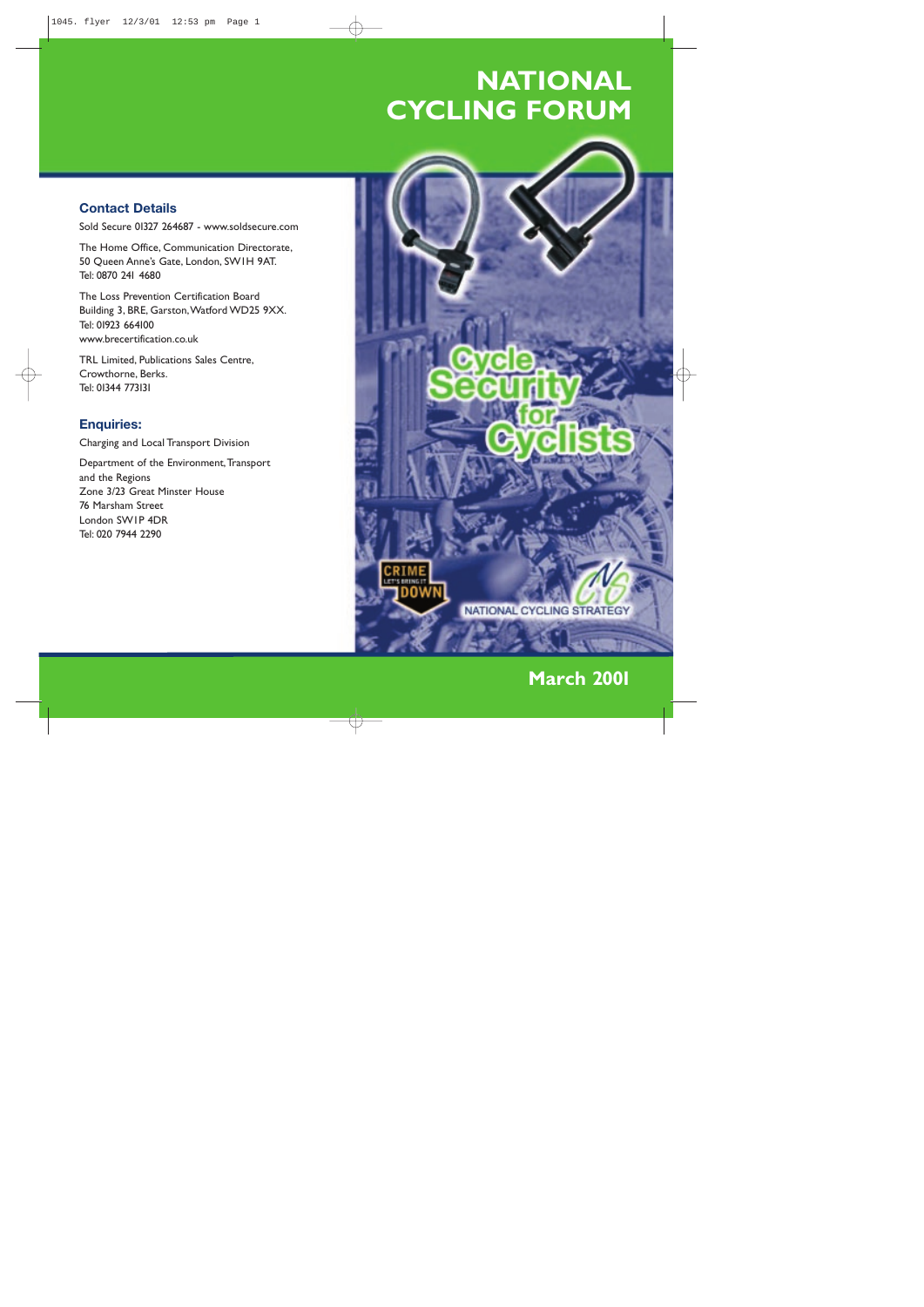**Security Products for Cycle Owners**

Making sure that a cycle is secure when it is left, even if only for a few minutes, is an important part of deterring theft. A range of security products is available including:



Used for securing cycles to a suitable anchor.

Ground or Wall Anchors - For maximum security a ground or wall anchor can be installed in a garage, shed or garden

Sold Secure was set up by the police with the backing of the Home Office, and aims to help cyclists choose the right level of security protection for their cycles. It is a non-profit making organisation, supported by the Master Locksmith's Association. Sold Secure has investigated some of the cycle products available -

## **The Problem**

Bicycles are vulnerable to theft. They are very mobile, high enough in value to be worth stealing yet often too low in value to be worth equipping with expensive security devices. They can also be hard to identify and easy to disguise.

### **Basic Security Rules for Cycle Users**

Do not leave cycles in isolated places

Park cycles safely and considerately where they will not cause a danger or obstruction to others particularly to older people, young children, or people with disabilities

Always lock a cycle when leaving it, even if it's only for a few minutes

Secure bikes to proper cycle stands or robust street furniture (but do observe any requests not to use certain items of street furniture and be sure not to cause any damage)

Lock cycles through the frame

Secure or remove wheels

Remove smaller parts and accessories that can't be secured, especially lights, pumps and quick release saddles



If buying a second hand cycle, make sure the seller really owns it. If you think it is stolen, contact Crimestoppers on 0800 555 111. If the cycle is marked and registered,

contact the register and check it is a genuine sale.



Examples of security devices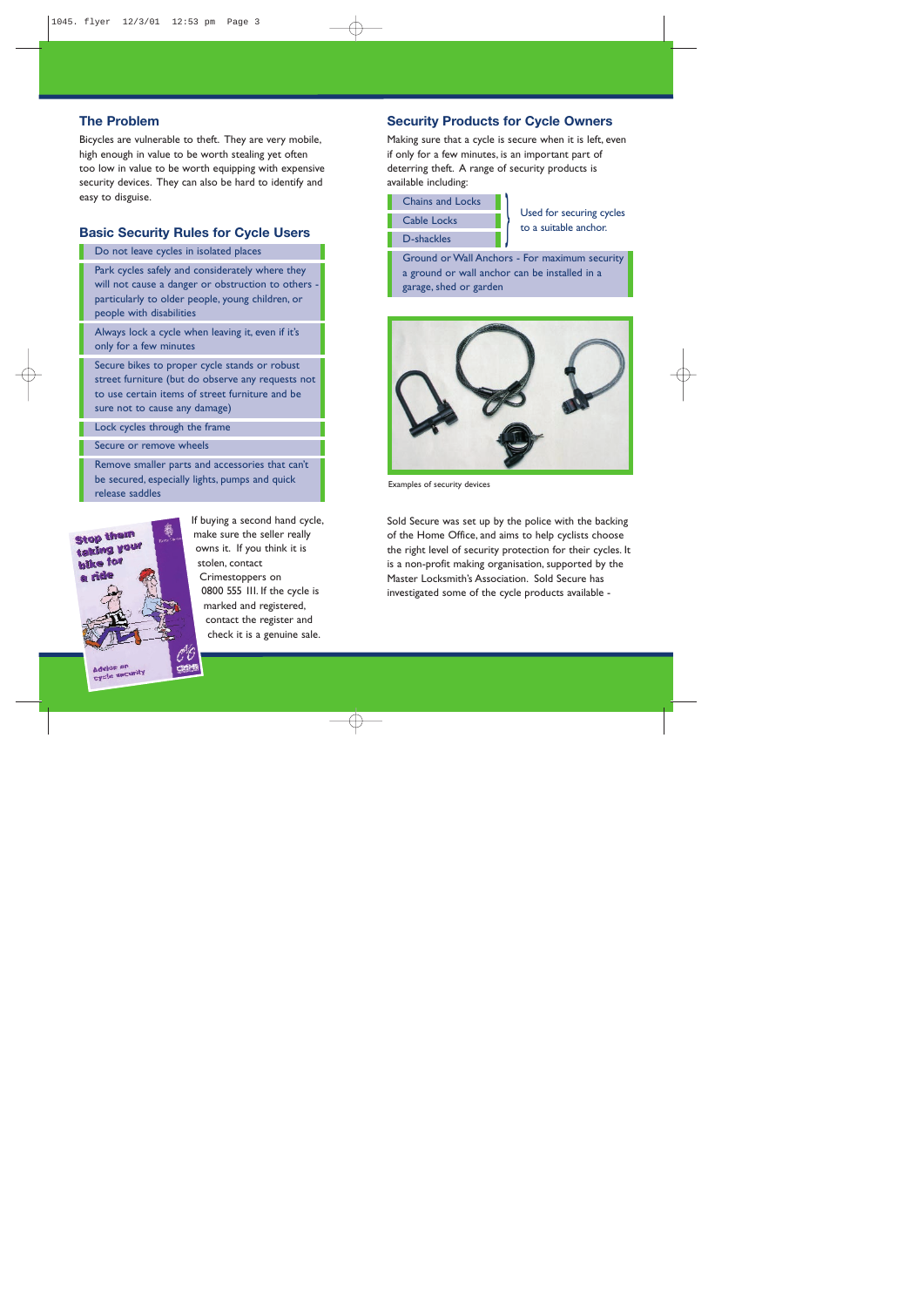### **Security Marking and Registration**

Security marking and registration can act as a deterrent to theft, and help the police return a stolen cycle to its correct owner. Registration will also allow potential buyers of a second-hand bicycle to confirm that the machine has not been stolen. The National Cycling Forum has established a code of practice for companies who wish to offer property marking and registration. This code, published as a free leaflet by the Home Office, is intended to help cyclists choose an effective method of marking and registering their property

Summary of the Security Marking and Registration Code of Practice

A security marking should:

Be clearly visible - hidden marks don't deter theft unless they are backed up by visible ones, for example a tamper proof label

Be securely fixed - if a mark comes off easily and leaves no trace it won't deter a thief.

Ideally be on two separate parts of the bicycle and not on any part of it which is easily removable.

Give clear information that will allow the police to quickly identify the registration company, and the company to identify the owner of the cycle.

testing security products to destruction. Each security device is then graded into one of three categories:

**Bronze** - Products offering theft resistance against the basic tool list for at least one minute (aimed at preventing opportunist crime)

**Silver** - Products offering theft resistance against an enhanced tool list for at least three minutes (aimed at preventing more determined attacks)

**Gold** - Products offering theft resistance against the full tool list for at least five minutes (aimed at preventing dedicated attacks)



A complete list of approved security products, which can help cyclists choose the right protection for their cycles, can be found on the Sold Secure website at www.soldsecure.com or obtained from Crime Prevention Officers at local police stations.

#### **Home Security**

It is usually thought that cycles are most likely to be stolen while they are left in a public place. However, in a survey by the Transport Research Laboratory, more than half the thefts recorded happened on the owner's property. (Source - TRL Report 284)

Owners of more expensive cycles may wish to consider fitting ground or wall anchors or installing cycle lockers. Information on such security products will be available from many local cycle shops or from manufacturers.

Cycle parking at Hewlett Packard, Bristol. Photo courtesy of Hewlett Packard

Example of registration